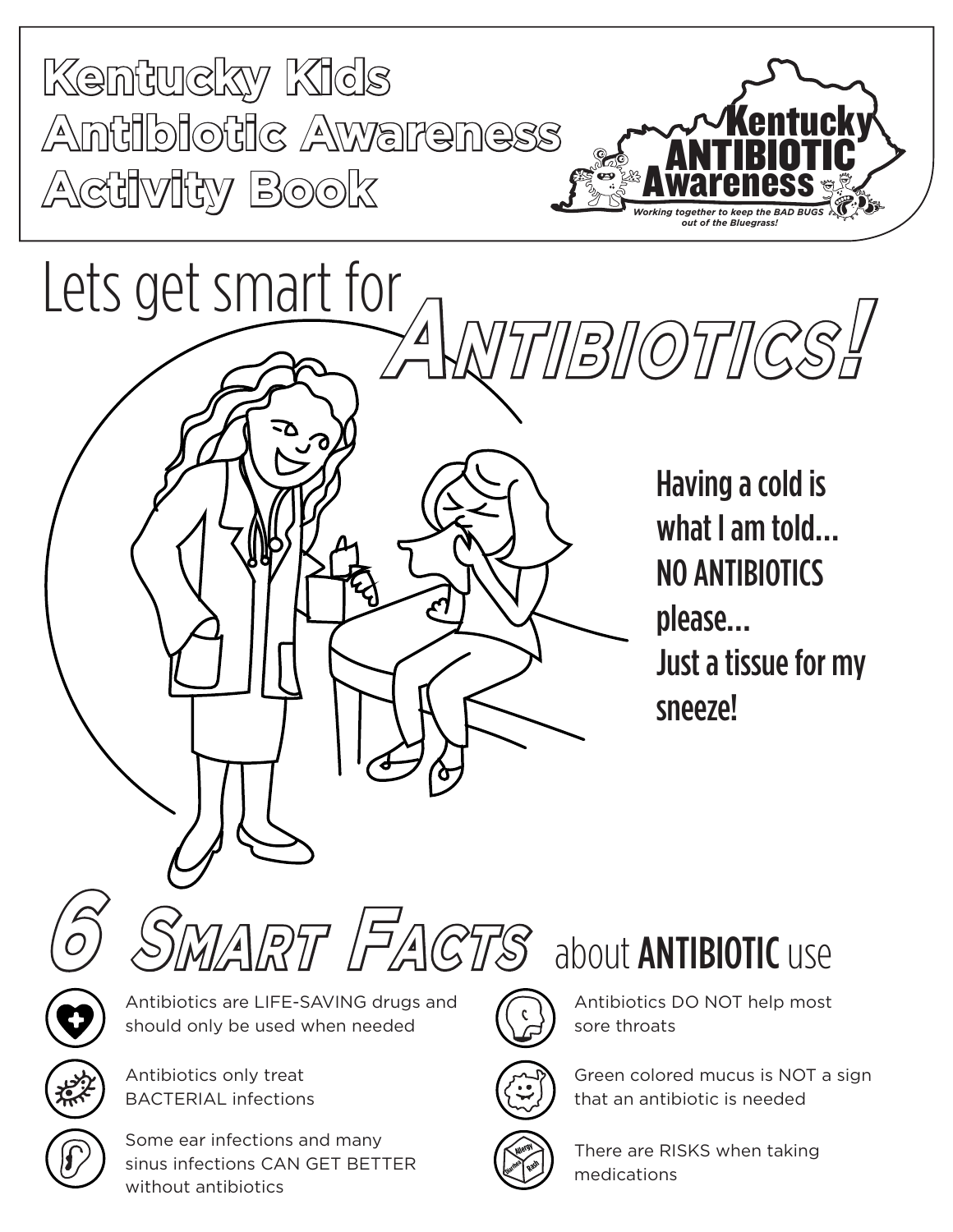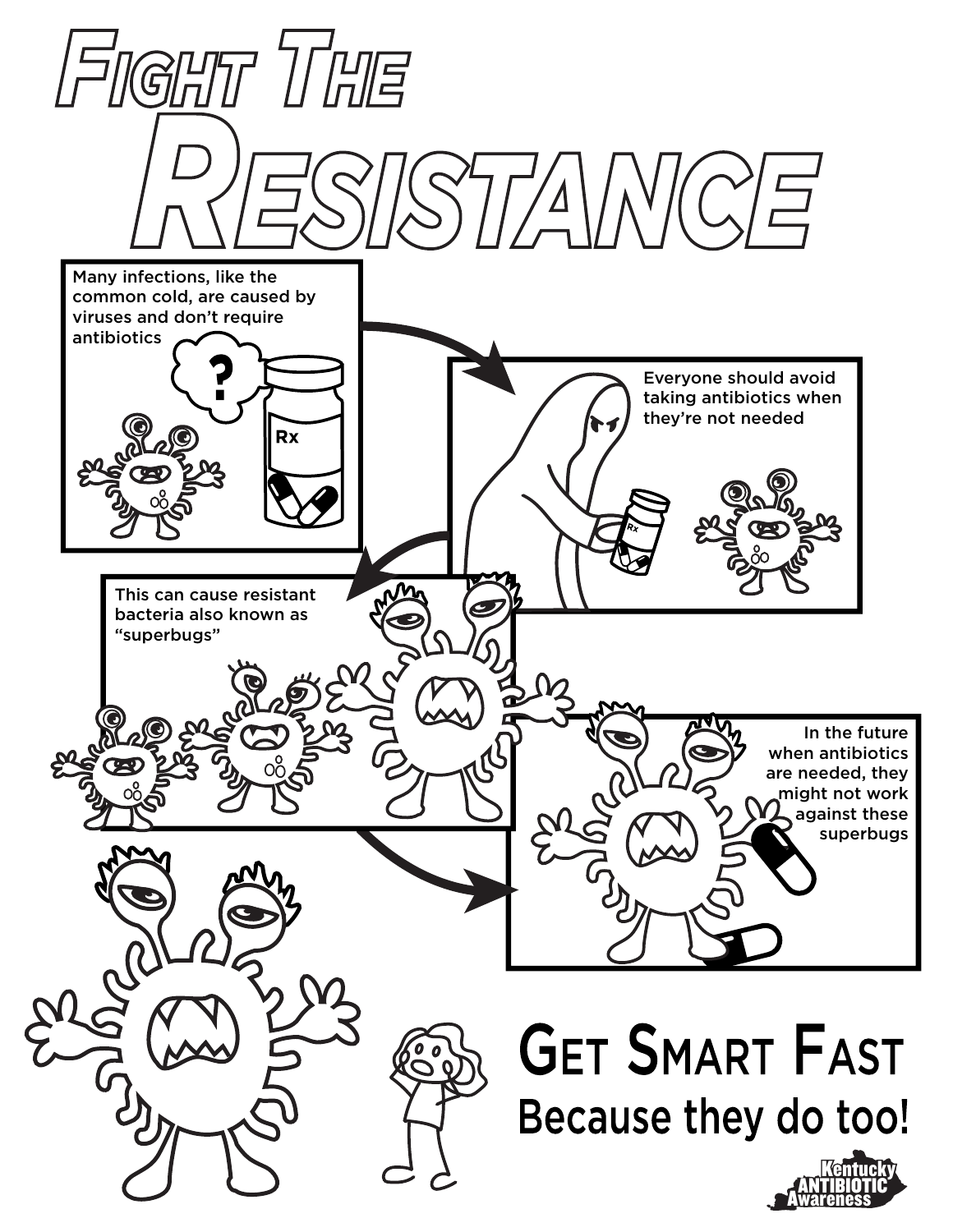## Get Smart about Antibiotics



| A           | B             |              |              |              |                |              | C O U R A W B       |          |              | K P          |                 |         | BJAV         |              |  |
|-------------|---------------|--------------|--------------|--------------|----------------|--------------|---------------------|----------|--------------|--------------|-----------------|---------|--------------|--------------|--|
| U           |               | G            | M            | Н            | E.             | N            |                     | G X T    |              | M            |                 | H S O   |              | $\mathsf{A}$ |  |
| F           | $\bigcup$     | $S_{-}$      | $\mathsf{C}$ |              | D S T          |              | H.                  |          |              | $CS$ $\vert$ | $R_{\parallel}$ |         | D V          | C            |  |
| V           | - V           | B.           | Y C          |              | $\mathbb{R}^3$ | $\mathbf{I}$ | $\mathsf{S}$        |          |              | OQLGJT       |                 |         |              |              |  |
| L           | U             | $\mathsf{A}$ | V            |              | L S            | B            | H.                  | L        | $\mathsf{A}$ | $\mathsf{C}$ | E.              | -F      | $\mathbf{I}$ |              |  |
| R           |               | $\mathsf{C}$ | R.           | E            |                |              | TIEDS               |          |              | V R V H      |                 |         |              | N            |  |
| U           | G             | $\top$       | U            |              |                | A A O        |                     | A M      | B            | $R_{\perp}$  |                 | M T K   |              | E            |  |
| $S_{\cdot}$ | G             | E            | $\bigcup$    | N            | N              | $\top$       | $\mathsf{L}$        |          | N G          | B            |                 | SWA     |              | $\mathsf{H}$ |  |
| M           | $\mathsf{Y}$  | R            | $\mathbf{L}$ |              |                |              | H C I T Y M S X D H |          |              |              |                 |         |              | $\mathsf{Y}$ |  |
| B           | Z             | $\mathbb{R}$ | Y            | $\mathsf{A}$ |                | E C          |                     | HUL      |              | HOSK         |                 |         |              | E            |  |
| H           | F.            | $\mathsf{A}$ | $\mathsf{C}$ | N            |                |              | Z S Y M X W A I     |          |              |              |                 |         |              | B            |  |
| K           | $\mathcal{C}$ | G            | $\mathsf{N}$ |              |                |              | D G W C U H T K C M |          |              |              |                 |         |              | G            |  |
|             |               | P            |              |              |                |              | Y S C D G K U       |          |              |              |                 | R Q K J |              | W            |  |
| H           | O             | P            | Y            | H.           | N              | $\top$       | $\bigcup$           | $D \mid$ |              | $\mathsf{C}$ | $\mathsf{K}$    | D       | J            | $\mathsf{A}$ |  |
| M           |               | R            | $\mathsf{C}$ |              |                | O V Y        |                     | D W Y    |              | $T \cup$     |                 | - F     |              | $\Omega$     |  |

VACCINE **GERMS** SICK **BACTERIA** VIRUS **HEALTHY** CLEANHANDS **RESISTANCE** COLD **ANTIBIOTICS** 

## Antibiotics Aren't Always the Answer

Antibiotics only treat bacterial infections. Viral illnesses cannot be treated with antibiotics. When an antibiotic is not prescribed, ask your health care professional for tips on how to relieve symptoms and feel better.

|                                                                  |              |                 | - ~ ~                              |
|------------------------------------------------------------------|--------------|-----------------|------------------------------------|
| <b>Illness</b>                                                   | <b>Virus</b> | <b>Bacteria</b> | <b>Antibiotic</b><br><b>Needed</b> |
| <b>Cold/Runny Nose</b>                                           |              |                 | NO                                 |
| Bronchitis/Chest Cold (in otherwise healthy children and Adults) |              |                 | NO                                 |
| <b>Whooping Cough</b>                                            |              |                 | <b>YES</b>                         |
| Flu                                                              |              |                 | N <sub>0</sub>                     |
| <b>Strep Throat</b>                                              |              |                 | <b>YES</b>                         |
| <b>Sore Throat (except strep)</b>                                |              |                 | N <sub>0</sub>                     |
| <b>Fluid in the Middle Ear</b> (otitis media with effusion)      |              |                 | N <sub>0</sub>                     |
| <b>Uniary Tract Infection</b>                                    |              |                 | <b>YES</b>                         |
|                                                                  |              |                 |                                    |

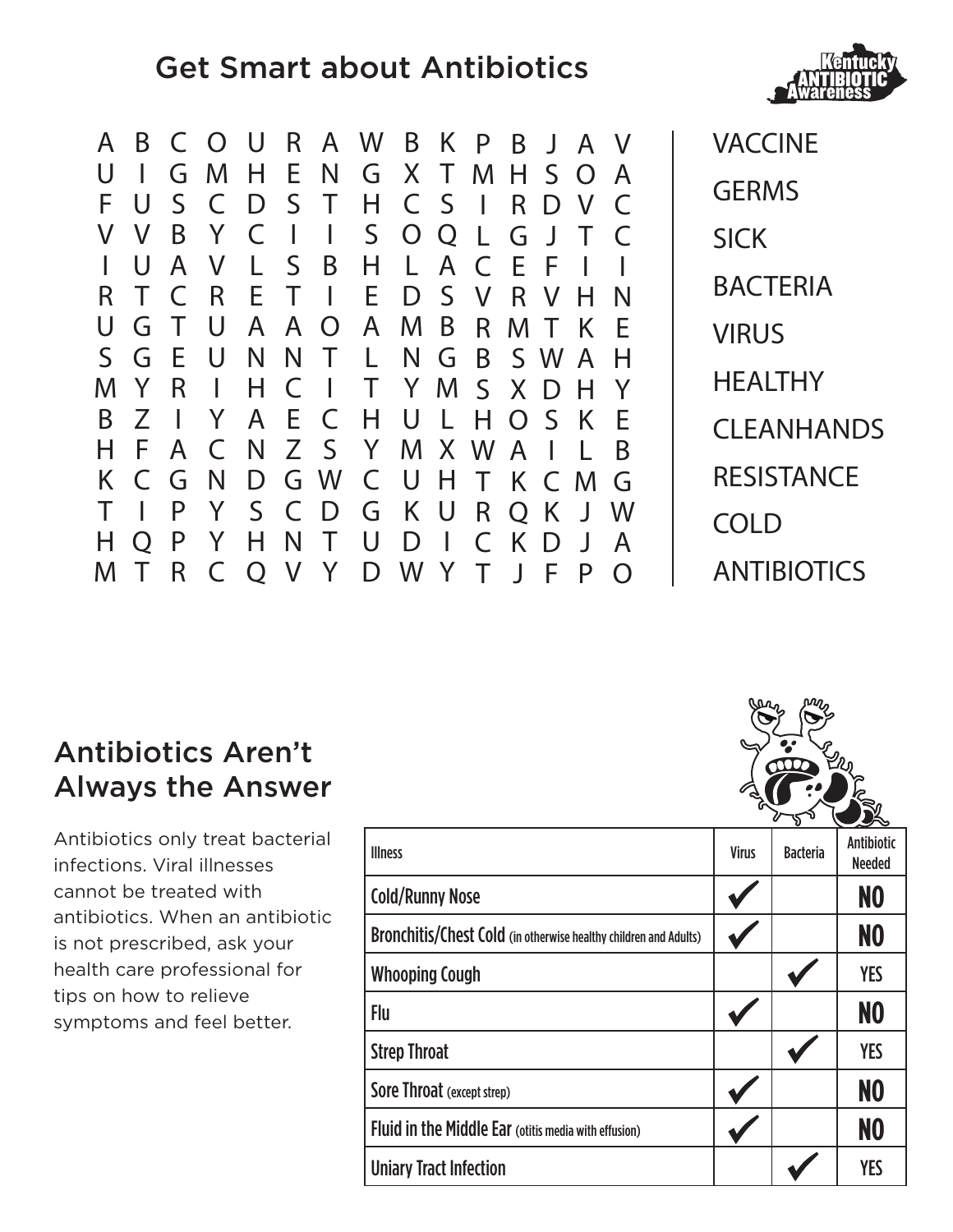

This project was supported by the following: Kentucky Cabinet for Health and Family Services: Department for Medicaid Services under the State University Partnership contract titled "Improving Care Quality for Children Receiving Kentucky Medicaid", Norton Children's Hospital, and the University of Louisville: School of Medicine, Department of Pediatrics; School of Public Health and Information Sciences. This content is solely the responsibility of the authors and does not necessarily represent the official views of the Cabinet for Health and Family Services, Department for Medicaid Services.

Acknowledgements: Original illustrations kindly provided by S. Liberty Smith and her 12 year old daughter Ava Smith REFERENCES: 1. https://www.cdc.gov/antibiotic-use/community/about/index.html

2. https://www.cdc.gov/antibiotic-use/community/materials-references/print-materials/parents-young-children/index.html